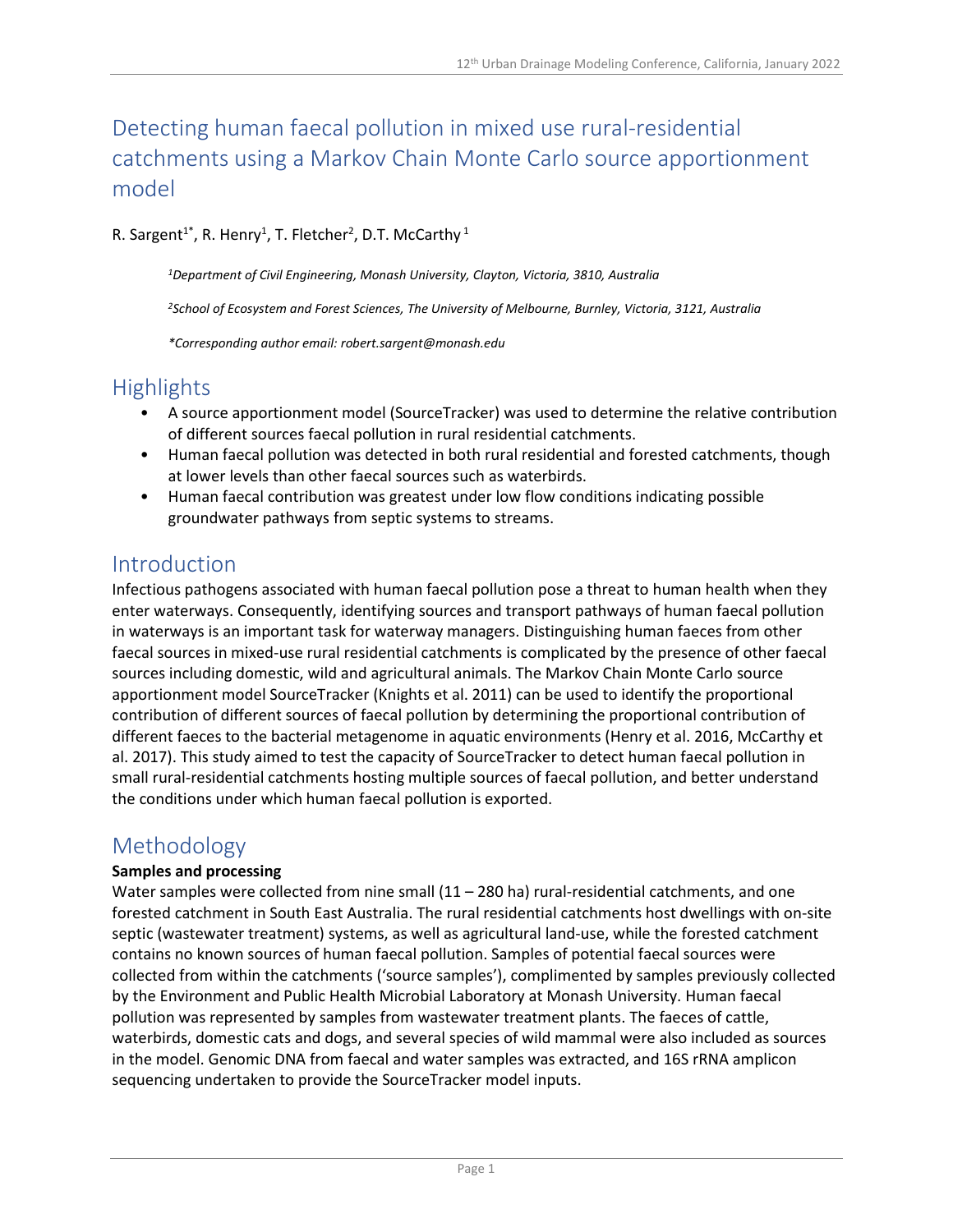#### **Analysis**

SourceTracker was used to determine the proportion of the microbial community present in stream water ('sink') samples that originated from each faecal 'source'. First, SourceTracker's capacity to differentiate between different sources of faecal pollution was tested by randomly splitting the faecal samples from each category (e.g. wastewater samples), treating half as sources of faecal pollution, and half as sinks, following the method of Staley (2018). This provides the proportion of each type of faecal pollution correctly apportioned, and how much is mis-apportioned to other faecal types. SourceTracker was then run to determine both the proportional contribution of all faeces sources to the total microbial community, and of human faeces to the faecal microbial community. Wilcoxon rank sum tests were used to test for significant differences in total and human faecal contribution between the two catchment types.

## Results and discussion

Testing of SourceTracker showed that human faeces could be readily distinguished from other faecal sources, with high proportions (average 89 **±** 6%) of human faecal samples being correctly identified, and low proportions (0.0 – 0.9%, average of 0.2%) of other faecal sources being incorrectly identified as wastewater.

Human faecal pollution was predicted to contribute to the microbial community in both rural residential and forested catchments (Figure 1). However other faecal sources contributed proportionally more, including wild waterbirds with an average contribution of 41% and 57% to the faecal community of rural residential and forested catchments, respectively. The contribution of faecal sources to the total microbial community was significantly higher (Wilcoxon W = 452,  $p = 9.5e-5$ ) in rural-residential catchments (median = 0.59%) than in the nearby forested catchment (median = 0.21%). Rural residential catchments displayed a similar median contribution of human faeces to the total faecal community (19%) as forested catchments (18%) respectively, though some samples from rural residential catchments displayed comparatively high contributions from human faeces (Figure 1). The identification of human faecal pollution in the forested watershed may indicate a previously unknown source, such as informal toileting by recreational forest users. It may also indicate an uncharacterised environmental microbial source similar to human faeces.



**Figure 1.** Left: proportional contribution of all faecal sources to the total microbial community in the two catchment types (rural residential (Rural res.) and Forested). Right: Proportional contribution of human faecal pollution to the total faecal community in the two catchment types.

High frequency monitoring following a wet weather event indicated that the proportional contribution of human wastewater to the total microbial community (Figure 2) increased as the stream returned to baseflow conditions following a rainfall event. This suggests increased transport of other sources of